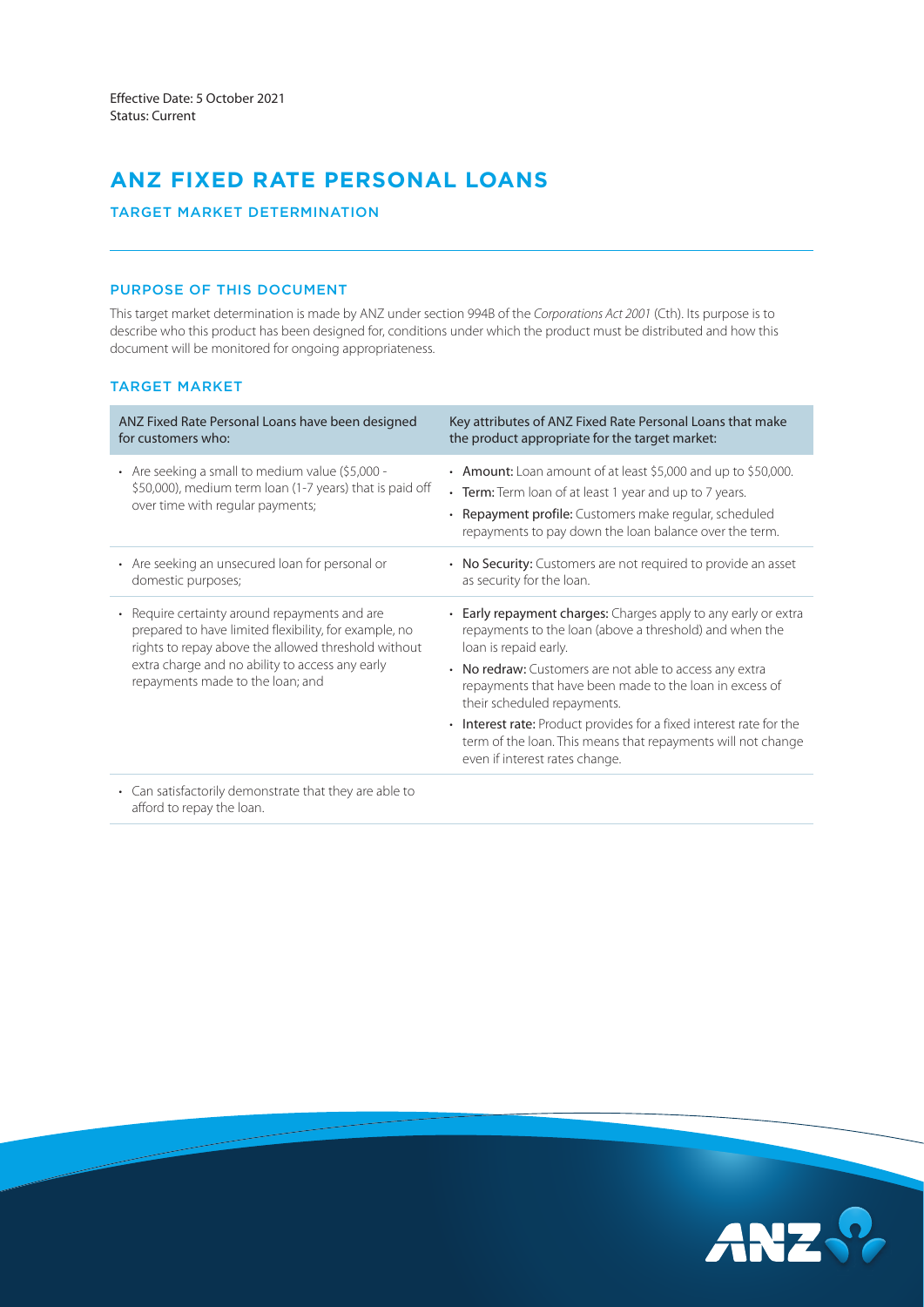# DISTRIBUTION CONDITIONS

ANZ applies the following conditions and restrictions to the distribution of ANZ Fixed Rate Personal Loans so that the product is likely to be provided to customers in the target market.

|                             | Condition                                                                                                                                                                                                                                                                                                                                                                        | Why do we do this?                                                                                                                                                                                                                                                                                                                                                                                                                                                                                                                                                                                                                                |  |
|-----------------------------|----------------------------------------------------------------------------------------------------------------------------------------------------------------------------------------------------------------------------------------------------------------------------------------------------------------------------------------------------------------------------------|---------------------------------------------------------------------------------------------------------------------------------------------------------------------------------------------------------------------------------------------------------------------------------------------------------------------------------------------------------------------------------------------------------------------------------------------------------------------------------------------------------------------------------------------------------------------------------------------------------------------------------------------------|--|
| Channel                     | ANZ Fixed Rate Personal Loans can only be provided to<br>customers through the following channels:<br>• ANZ Branches and ANZ Customer Contact Centre;<br>• ANZ Digital*; and<br>• ANZ Mobile Lenders‡.<br>* This may include anz.com, ANZ App and Internet Banking.<br># Mobile Lenders are credit representatives of ANZ and provide services only in<br>relation to ANZ loans. | So that ANZ only considers providing<br>ANZ Fixed Rate Personal Loans if the<br>customer's application for the loan is<br>received through channels that are<br>subject to appropriate conditions,<br>controls and/or monitoring by ANZ.                                                                                                                                                                                                                                                                                                                                                                                                          |  |
| Training &<br>Accreditation | ANZ Fixed Rate Personal Loans can only be provided<br>to customers by ANZ directly or through the following<br>persons:<br>• Authorised ANZ staff and ANZ Mobile Lenders who are<br>accredited and trained                                                                                                                                                                       | So that:<br>• checks are conducted on matters like<br>qualifications and past conduct for<br>relevant individuals who are involved<br>in the distribution of ANZ products;<br>and<br>• individuals understand the distribution<br>process they are required to comply<br>with when distributing ANZ products,<br>as well as the legislative framework<br>relevant to their activities.                                                                                                                                                                                                                                                            |  |
| Process                     | ANZ Fixed Rate Personal Loans can only be provided<br>to customers after ANZ collects the required customer<br>information (including being provided information by ANZ<br>Mobile Lenders where relevant) and applies its affordability<br>and suitability checking processes.                                                                                                   | So that enquiries are made into a<br>customer's needs and objectives and<br>information is obtained which evidences<br>a customer's ability to repay the loan.<br>ANZ's affordability and suitability<br>checking process includes measures to:<br>• collect relevant financial information<br>from customers:<br>• analyse that information and assess<br>whether the customer will be able to<br>meet their financial obligations; and<br>• make enquiries with customers about<br>what they will use the loan for and<br>what loan features they require so that<br>the product is likely to be consistent<br>with their needs and objectives. |  |